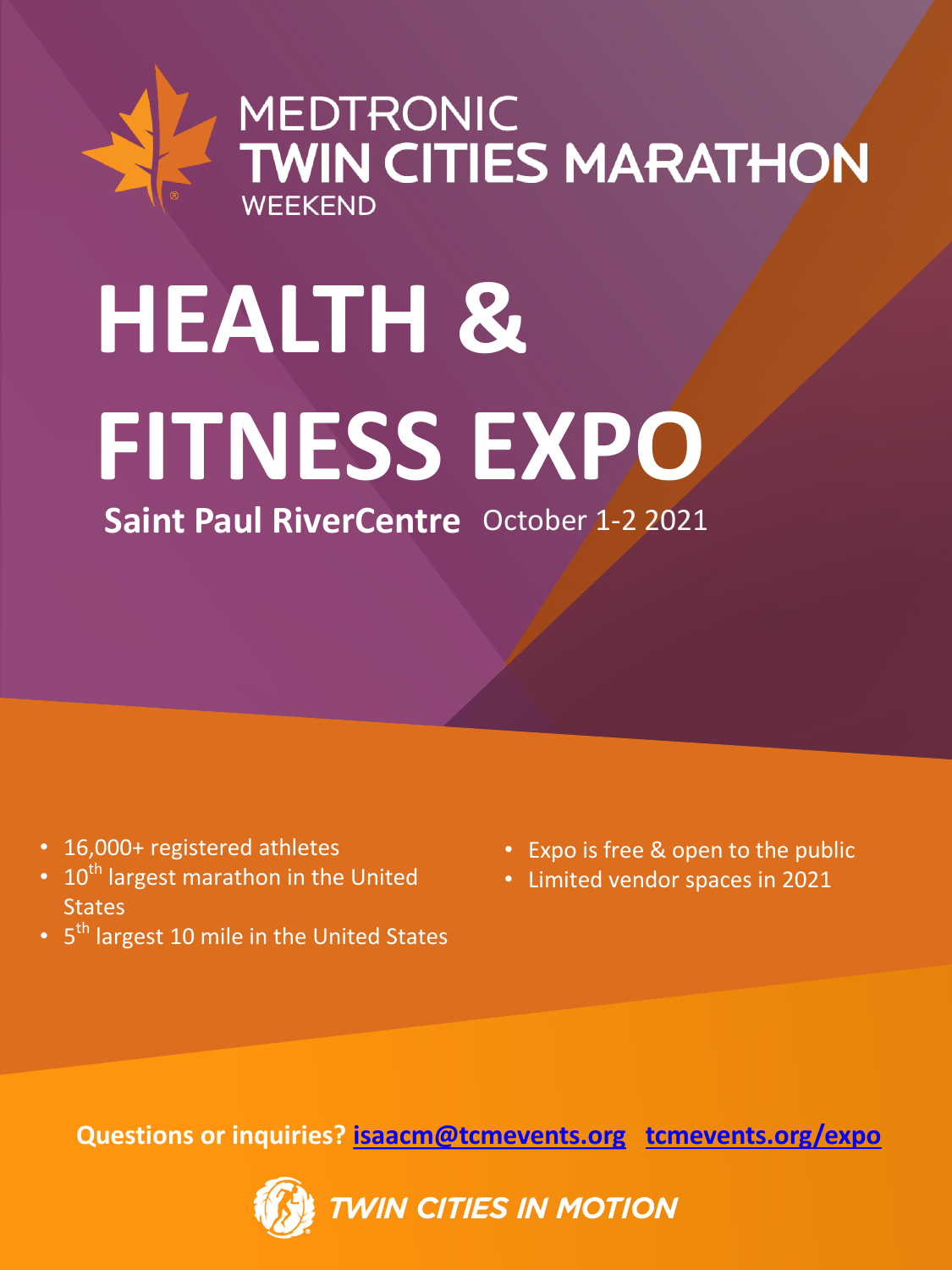#### **HEALTH & FITNESS EXPO** Saint Paul RiverCentre

October  $1<sup>st</sup> - 2<sup>nd</sup>$ , 2021



#### **MEDTRONIC TWIN CITIES MARATHON** WFFKFND

#### **EXPO DEMOGRAPHICS**

- Over 16,000 attendees
- 55% women, 45% men (all weekend event participants)
- Average annual income of more than \$90,000

#### **DATES & HOURS**

Friday, October 1 11:00 a.m. – 8:00 p.m. Saturday, October 2 10:00 a.m. – 7:00 p.m. \* You must have a representative staffing your booth during all expo hours

### **APPLICATION PROCESS**

#### **VENUE**

Saint Paul RiverCentre 175 West Kellogg Blvd Saint Paul, MN 55102 651-265-4800

#### **INQUIRIES**

[isaacm@tcmevents.org](mailto:isaacm@tcmevents.org)

- $\triangleright$  Fill out the application in its entirety. Twin Cities In Motion will review your application and booth preference for the 2021 Health and Fitness Expo.
- ➢ Booths are available on a first-come, first-serve basis. TWIN CITIES IN MOTION ("TCM") does not guarantee preferences. TCM reserves the right to reject, restrict or require modification of any exhibit that may be objectionable or not in keeping with the quality or character of the Health & Fitness Expo.
- $\triangleright$  Once you receive confirmation of your booth, you will be required to submit a certificate of insurance, signed terms & conditions, and any required sales and sampling documents.

**Payment:** Upon booth confirmation you will receive an emailed invoice with check or credit card payment options. All booth payments must be received 30 days after booth registration approval. After August 31st checks will no longer be accepted. TCM reserves the right to remove Exhibitor's booth reservation from the event if final payment is not received by the deadline. Booth space rental and participation in the Health & Fitness Expo is non-refundable after 10 business days after booth registration. Processing fees are non-refundable. There will be no refunds after August 31st

**All applications will be accepted on a first come, first serve basis. Your booth requests will be considered but are not guaranteed. Twin Cities In Motion reserves the right to modify the Health & Fitness Expo layout and to request modification or reject exhibits at any time.** 

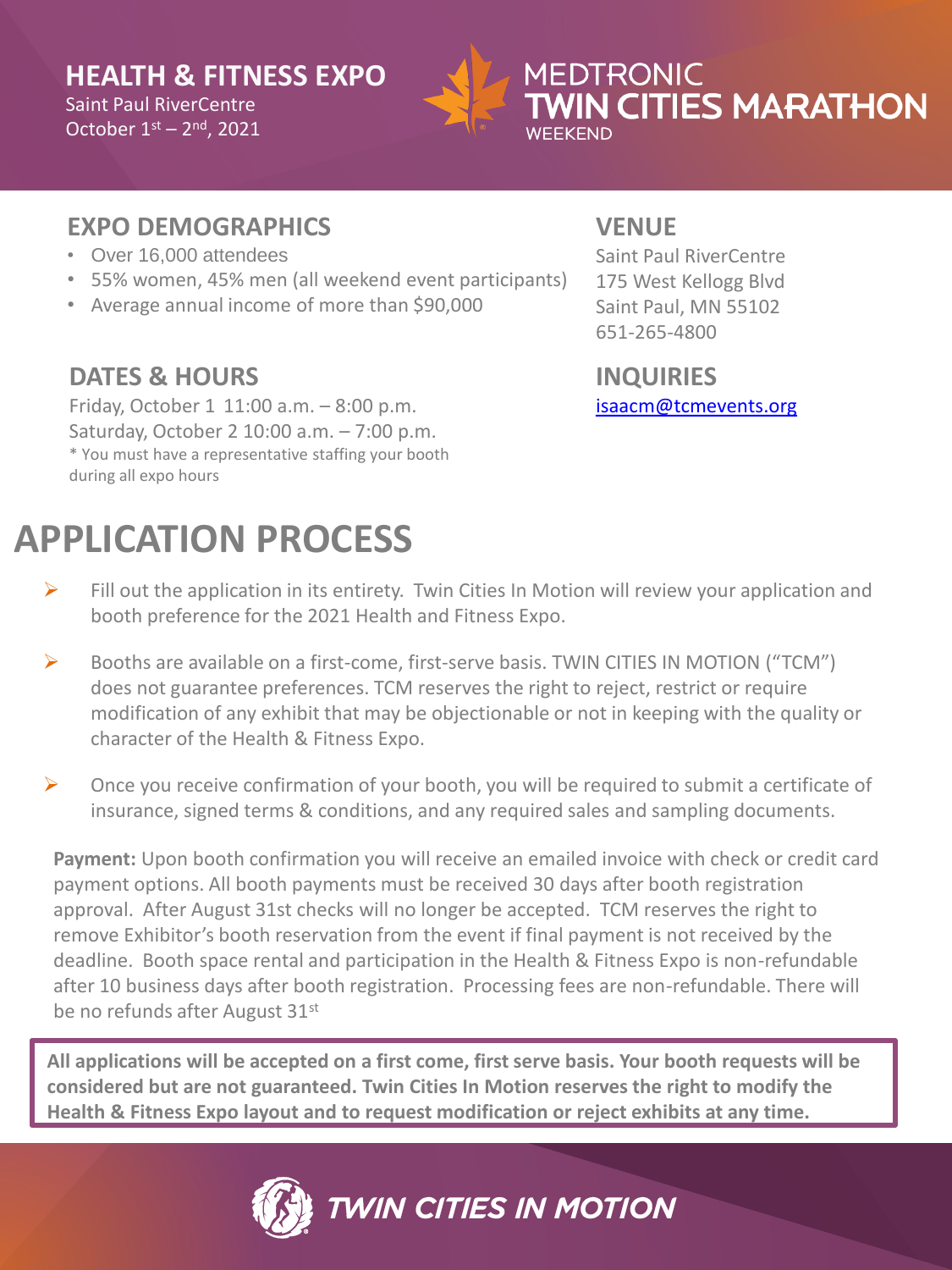#### **HEALTH & FITNESS EXPO**

October  $1<sup>st</sup> - 2<sup>nd</sup>$ , 2021 Saint Paul RiverCentre



#### **MEDTRONIC N CITIES MARATHON** WFFKFND

#### **BOOTH PRICING**

| <b>Booth Size/Type</b> | <b>Flat Rate</b> |
|------------------------|------------------|
| <b>10 x 10 Corner</b>  | \$1,500          |
| 10 x 10 Corner Retail  | \$2,000          |
| $10 \times 10$         | \$1,300          |
| <b>10 x 10 Retail</b>  | \$1,750          |
| 20 x 20 Island         | \$5,500          |
| 20 x 30 Island         | \$8,000          |

#### **BOOTH DETAILS**

A standard booth space of 10' x 10' Includes:

- 8' high background drape
- 3' high side divider drapes
- one 7" x 44" company sign
- one 6' x 30" skirted table, two chairs
- one wastebasket
- complimentary wireless internet

NOTE: Pricing for a 10x20 is the cost of (2) 10x10s



#### **UTILITY**

TV and water can be ordered through the RiverCentre.

#### **DECORATIONS**

Electrical, wired internet, cable Additional tables, chairs, booth structures, carpet, etc. can be rented through Fern Expo.

#### **STORAGE**

Storage is not permitted on the loading dock. Storage can be secured through Fern Expo.

Upon registration, you will receive more details on above available services and Health & Fitness Expo logistics.